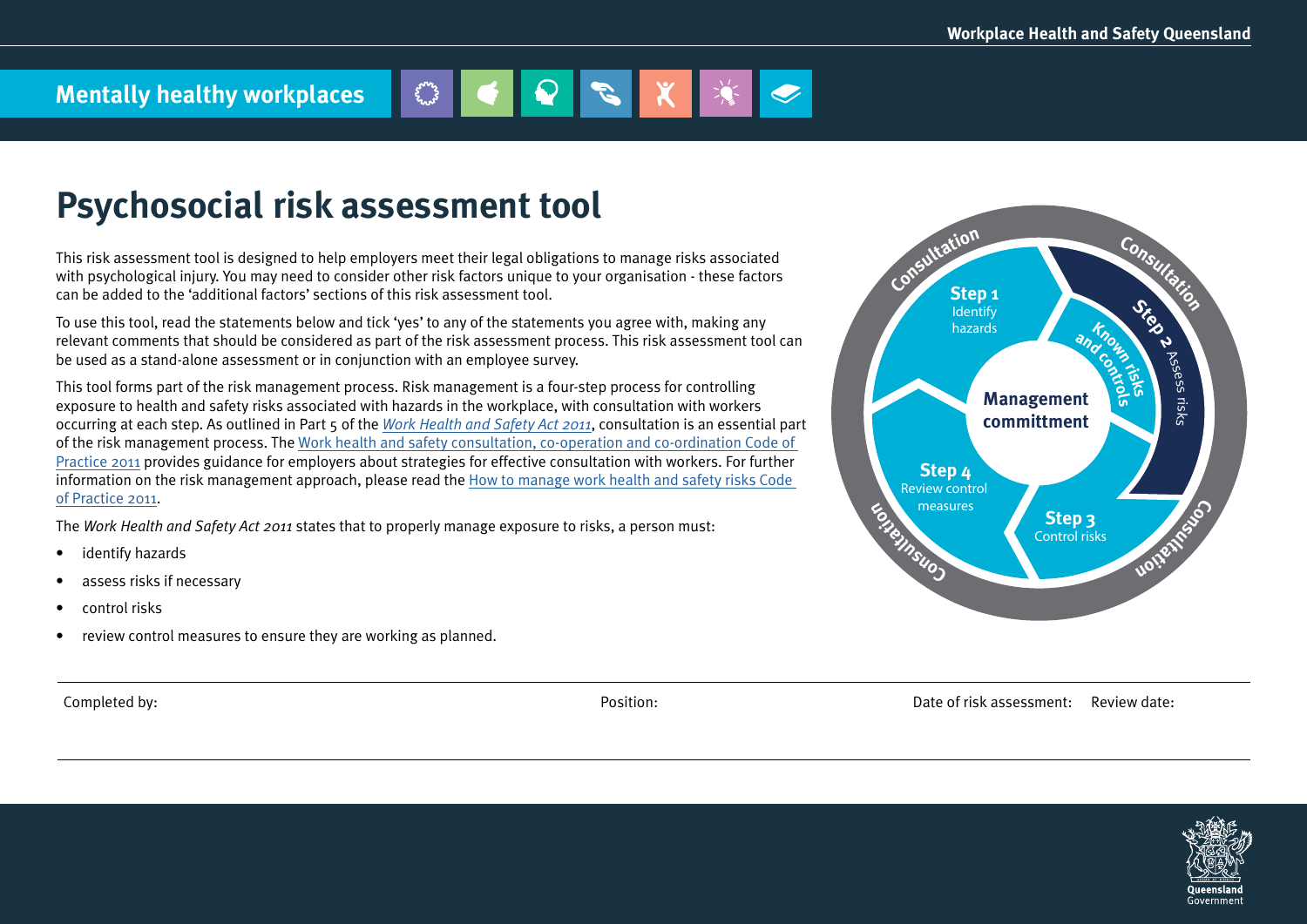### **Step 1. Identify the hazards**

| <b>Workplace data</b>                                                                                                                                                                                                                              | <b>Yes</b> | <b>No</b> | <b>Comments</b><br>(reasons for your assessment) |
|----------------------------------------------------------------------------------------------------------------------------------------------------------------------------------------------------------------------------------------------------|------------|-----------|--------------------------------------------------|
| Are there any indications when looking at employee sick leave, with<br>or without certificates, which show relevant trends (e.g. headaches,<br>recurrent colds or flu and musculoskeletal disorders)?                                              |            |           |                                                  |
| Are there any departments, units, roles or positions that are showing<br>higher levels of sick leave compared with others?                                                                                                                         |            |           |                                                  |
| Are there any cases of annual or long service leave (or non-usage) as<br>a result of psychological risk factors or work-related stress (e.g. using<br>annual leave when sick leave is depleted or not using annual leave<br>due to work pressure)? |            |           |                                                  |
| Are there cases of workers' compensation for psychological injuries<br>(e.g. post-traumatic stress disorder, anxiety and/or depression)?                                                                                                           |            |           |                                                  |
| Are there trends or common themes in complaints or workplace<br>grievances?                                                                                                                                                                        |            |           |                                                  |
| Are there trends in the Employee Assistance Program (EAP) usage and<br>types of issues managed?                                                                                                                                                    |            |           |                                                  |
| Are there industrial relations records or disputes that link to job<br>stress or dissatisfaction in the workplace?                                                                                                                                 |            |           |                                                  |
| Are there any related and unresolved issues in minutes of meetings<br>(e.g. workload or change in work roles)?                                                                                                                                     |            |           |                                                  |
| Are there work schedule records that reflect on work, overtime usage<br>or other relevant information?                                                                                                                                             |            |           |                                                  |
| Is there a lack of knowledge and compliance with the organisation's<br>policies and procedures related to psychological health (e.g.<br>harassment, bullying or discrimination)?                                                                   |            |           |                                                  |
| <b>Additional comments?</b>                                                                                                                                                                                                                        |            |           |                                                  |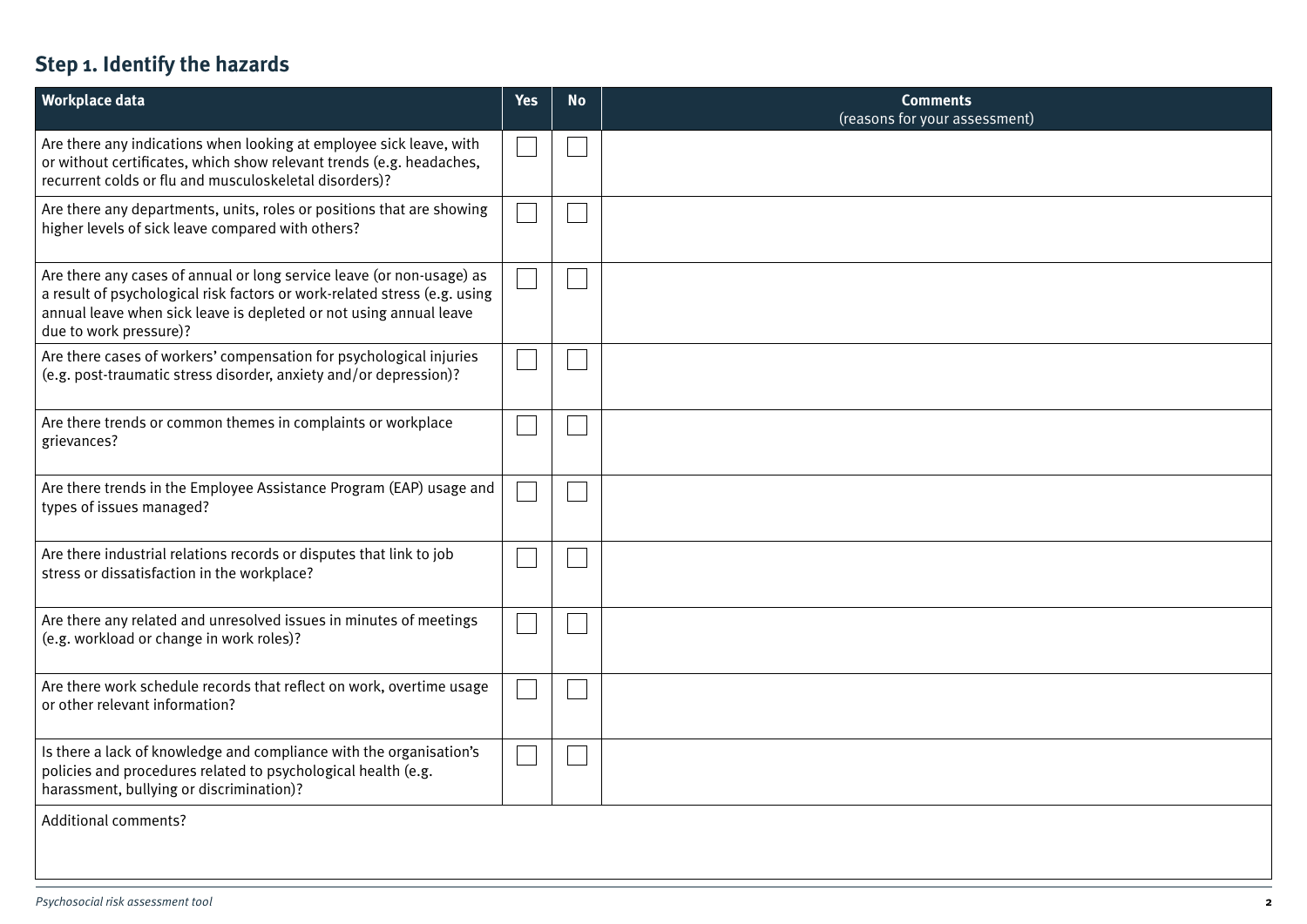| <b>Direct observation</b>                                                                                                                                                     | <b>Yes</b> | <b>No</b> | <b>Comments</b><br>(reasons for your assessment) |
|-------------------------------------------------------------------------------------------------------------------------------------------------------------------------------|------------|-----------|--------------------------------------------------|
| Are there any understaffed work areas?                                                                                                                                        |            |           |                                                  |
| Are there any people showing signs of stress (e.g. verbal abuse,<br>openly criticising others or the organisation, general frustration with<br>work environment, incivility)? |            |           |                                                  |
| Are there work areas where employees handle conflict destructively<br>(e.g. using blame language or personal criticism)?                                                      |            |           |                                                  |
| Do workers seem to be 'on edge' or hypervigilant when discussing<br>work or working through problems?                                                                         |            |           |                                                  |
| Do workers attend work showing signs of illness (i.e. colds and flus)?                                                                                                        |            |           |                                                  |
| <b>Additional comments?</b>                                                                                                                                                   |            |           |                                                  |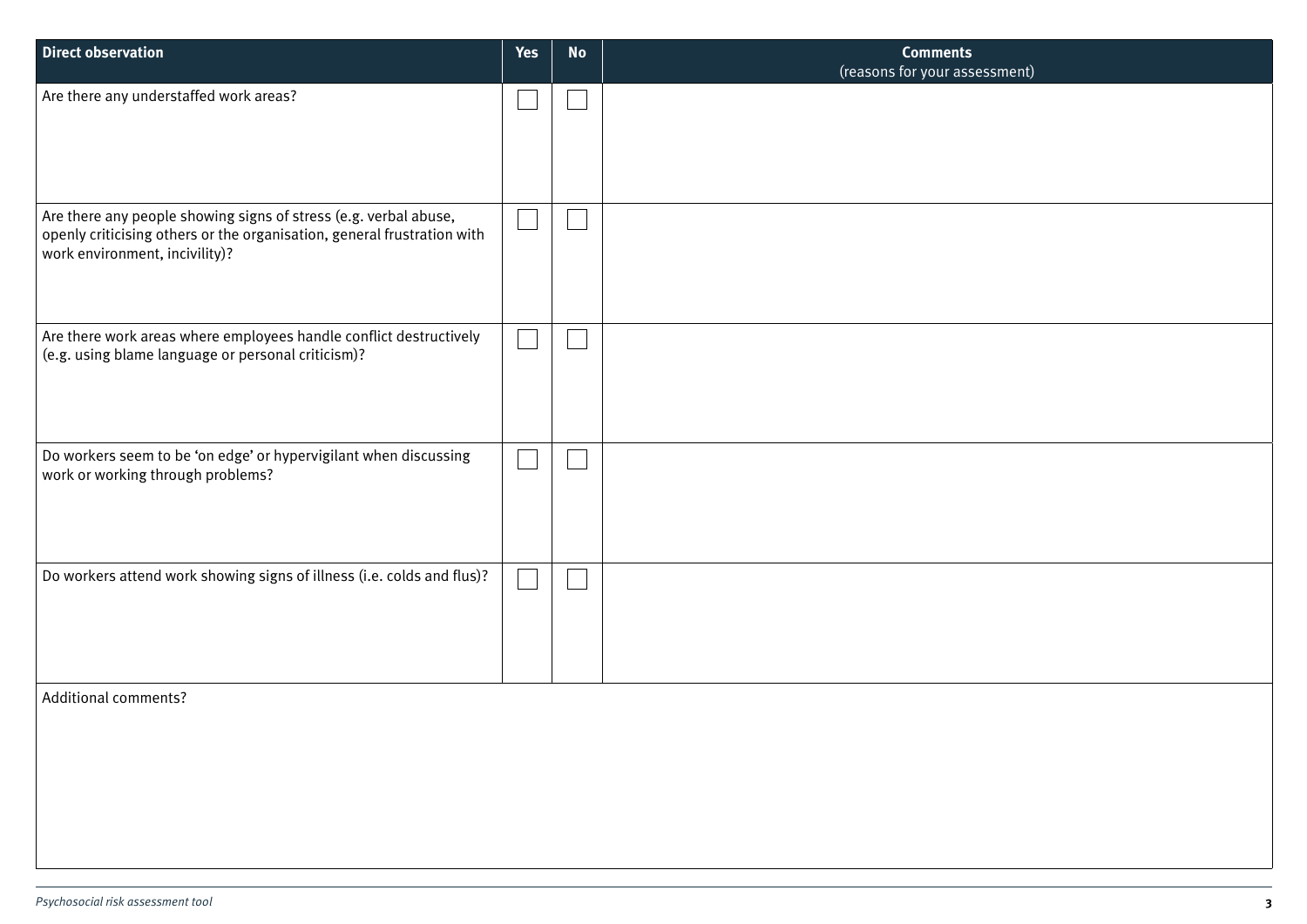### **Step 2. Assess and prioritise risk**

| Yes<br><b>No</b><br>Low job control<br>This factor is related to control over and involvement<br>in decisions that could be reasonably expected in a<br>job or role.<br>Low job control can include:<br>work methods that are predetermined (e.g. how<br>$\bullet$<br>the work is undertaken and the approach taken is<br>already decided for the worker)<br>limited control over priorities or workload<br>$\bullet$<br>strict and inflexible work schedules<br>$\bullet$<br>workers are not consulted about decisions<br>$\bullet$<br>impacting them<br>inability to access necessary tools, resources or<br>$\bullet$<br>information<br>the pace of work<br>$\bullet$<br>shift work<br>$\bullet$<br>other (please specify).<br>$\bullet$ | <b>Psychosocial hazards and factors</b> | <b>Duties/task elements</b> | <b>Consequences</b>        | Injury risk potential (likelihood vs | <b>Action required</b> |  |
|---------------------------------------------------------------------------------------------------------------------------------------------------------------------------------------------------------------------------------------------------------------------------------------------------------------------------------------------------------------------------------------------------------------------------------------------------------------------------------------------------------------------------------------------------------------------------------------------------------------------------------------------------------------------------------------------------------------------------------------------|-----------------------------------------|-----------------------------|----------------------------|--------------------------------------|------------------------|--|
|                                                                                                                                                                                                                                                                                                                                                                                                                                                                                                                                                                                                                                                                                                                                             |                                         |                             | (possible injury outcomes) | consequences)                        |                        |  |
|                                                                                                                                                                                                                                                                                                                                                                                                                                                                                                                                                                                                                                                                                                                                             |                                         |                             |                            |                                      |                        |  |
|                                                                                                                                                                                                                                                                                                                                                                                                                                                                                                                                                                                                                                                                                                                                             |                                         |                             |                            |                                      |                        |  |
|                                                                                                                                                                                                                                                                                                                                                                                                                                                                                                                                                                                                                                                                                                                                             |                                         |                             |                            |                                      |                        |  |
|                                                                                                                                                                                                                                                                                                                                                                                                                                                                                                                                                                                                                                                                                                                                             |                                         |                             |                            |                                      |                        |  |
|                                                                                                                                                                                                                                                                                                                                                                                                                                                                                                                                                                                                                                                                                                                                             |                                         |                             |                            |                                      |                        |  |
|                                                                                                                                                                                                                                                                                                                                                                                                                                                                                                                                                                                                                                                                                                                                             |                                         |                             |                            |                                      |                        |  |
|                                                                                                                                                                                                                                                                                                                                                                                                                                                                                                                                                                                                                                                                                                                                             |                                         |                             |                            |                                      |                        |  |
|                                                                                                                                                                                                                                                                                                                                                                                                                                                                                                                                                                                                                                                                                                                                             |                                         |                             |                            |                                      |                        |  |
|                                                                                                                                                                                                                                                                                                                                                                                                                                                                                                                                                                                                                                                                                                                                             |                                         |                             |                            |                                      |                        |  |
|                                                                                                                                                                                                                                                                                                                                                                                                                                                                                                                                                                                                                                                                                                                                             |                                         |                             |                            |                                      |                        |  |
|                                                                                                                                                                                                                                                                                                                                                                                                                                                                                                                                                                                                                                                                                                                                             |                                         |                             |                            |                                      |                        |  |
|                                                                                                                                                                                                                                                                                                                                                                                                                                                                                                                                                                                                                                                                                                                                             |                                         |                             |                            |                                      |                        |  |
|                                                                                                                                                                                                                                                                                                                                                                                                                                                                                                                                                                                                                                                                                                                                             |                                         |                             |                            |                                      |                        |  |
|                                                                                                                                                                                                                                                                                                                                                                                                                                                                                                                                                                                                                                                                                                                                             |                                         |                             |                            |                                      |                        |  |
|                                                                                                                                                                                                                                                                                                                                                                                                                                                                                                                                                                                                                                                                                                                                             |                                         |                             |                            |                                      |                        |  |
|                                                                                                                                                                                                                                                                                                                                                                                                                                                                                                                                                                                                                                                                                                                                             |                                         |                             |                            |                                      |                        |  |
|                                                                                                                                                                                                                                                                                                                                                                                                                                                                                                                                                                                                                                                                                                                                             |                                         |                             |                            |                                      |                        |  |
|                                                                                                                                                                                                                                                                                                                                                                                                                                                                                                                                                                                                                                                                                                                                             |                                         |                             |                            |                                      |                        |  |
|                                                                                                                                                                                                                                                                                                                                                                                                                                                                                                                                                                                                                                                                                                                                             |                                         |                             |                            |                                      |                        |  |
|                                                                                                                                                                                                                                                                                                                                                                                                                                                                                                                                                                                                                                                                                                                                             |                                         |                             |                            |                                      |                        |  |
|                                                                                                                                                                                                                                                                                                                                                                                                                                                                                                                                                                                                                                                                                                                                             |                                         |                             |                            |                                      |                        |  |
|                                                                                                                                                                                                                                                                                                                                                                                                                                                                                                                                                                                                                                                                                                                                             |                                         |                             |                            |                                      |                        |  |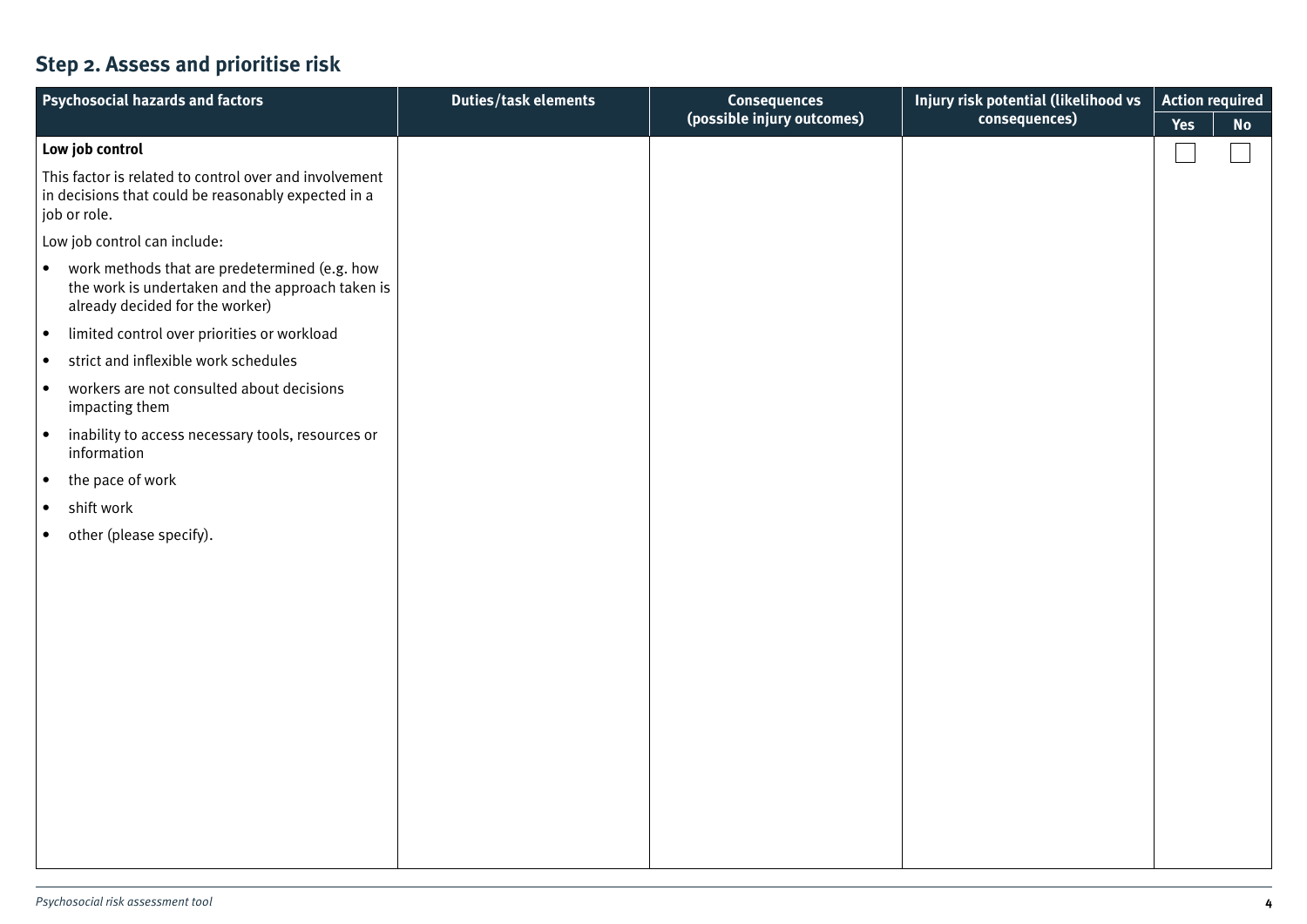| <b>Psychosocial hazards and factors</b>                                                                | <b>Duties/task elements</b> | <b>Consequences</b>        | Injury risk potential (likelihood vs | <b>Action required</b>  |
|--------------------------------------------------------------------------------------------------------|-----------------------------|----------------------------|--------------------------------------|-------------------------|
|                                                                                                        |                             | (possible injury outcomes) | consequences)                        | <b>Yes</b><br><b>No</b> |
| High or low job demands                                                                                |                             |                            |                                      |                         |
| This factor relates to the various demands placed on<br>employees in their roles.                      |                             |                            |                                      |                         |
| High or low job demands can include:                                                                   |                             |                            |                                      |                         |
| lack of variety in tasks<br>$\bullet$                                                                  |                             |                            |                                      |                         |
| monotonous, under stimulating or meaningless<br>$\bullet$<br>work                                      |                             |                            |                                      |                         |
| high uncertainty<br>$\bullet$                                                                          |                             |                            |                                      |                         |
| low social value of work<br>$\bullet$                                                                  |                             |                            |                                      |                         |
| continuous exposure to people through work<br>$\bullet$                                                |                             |                            |                                      |                         |
| tasks that require emotions to be hidden<br>$\bullet$                                                  |                             |                            |                                      |                         |
| roles that involve dealing with difficult people/<br>$\bullet$<br>clients                              |                             |                            |                                      |                         |
| work overload or underload<br>$\bullet$                                                                |                             |                            |                                      |                         |
| machine pacing<br>$\bullet$                                                                            |                             |                            |                                      |                         |
| having too much or too little to do<br>$\bullet$                                                       |                             |                            |                                      |                         |
| working under time pressure<br>$\bullet$                                                               |                             |                            |                                      |                         |
| continually subjected to deadlines<br>$\bullet$                                                        |                             |                            |                                      |                         |
| tasks that required extreme concentration<br>$\bullet$                                                 |                             |                            |                                      |                         |
| roles that require difficult environments (e.g.<br>$\bullet$<br>loud noise, vibrations, poor lighting) |                             |                            |                                      |                         |
| roles that require regular overtime<br>$\bullet$                                                       |                             |                            |                                      |                         |
| roles that are exposed to emotionally disturbing<br>$\bullet$<br>events                                |                             |                            |                                      |                         |
| other (please specify).<br>$\bullet$                                                                   |                             |                            |                                      |                         |
|                                                                                                        |                             |                            |                                      |                         |
|                                                                                                        |                             |                            |                                      |                         |
|                                                                                                        |                             |                            |                                      |                         |
|                                                                                                        |                             |                            |                                      |                         |
|                                                                                                        |                             |                            |                                      |                         |
|                                                                                                        |                             |                            |                                      |                         |
|                                                                                                        |                             |                            |                                      |                         |
|                                                                                                        |                             |                            |                                      |                         |
|                                                                                                        |                             |                            |                                      |                         |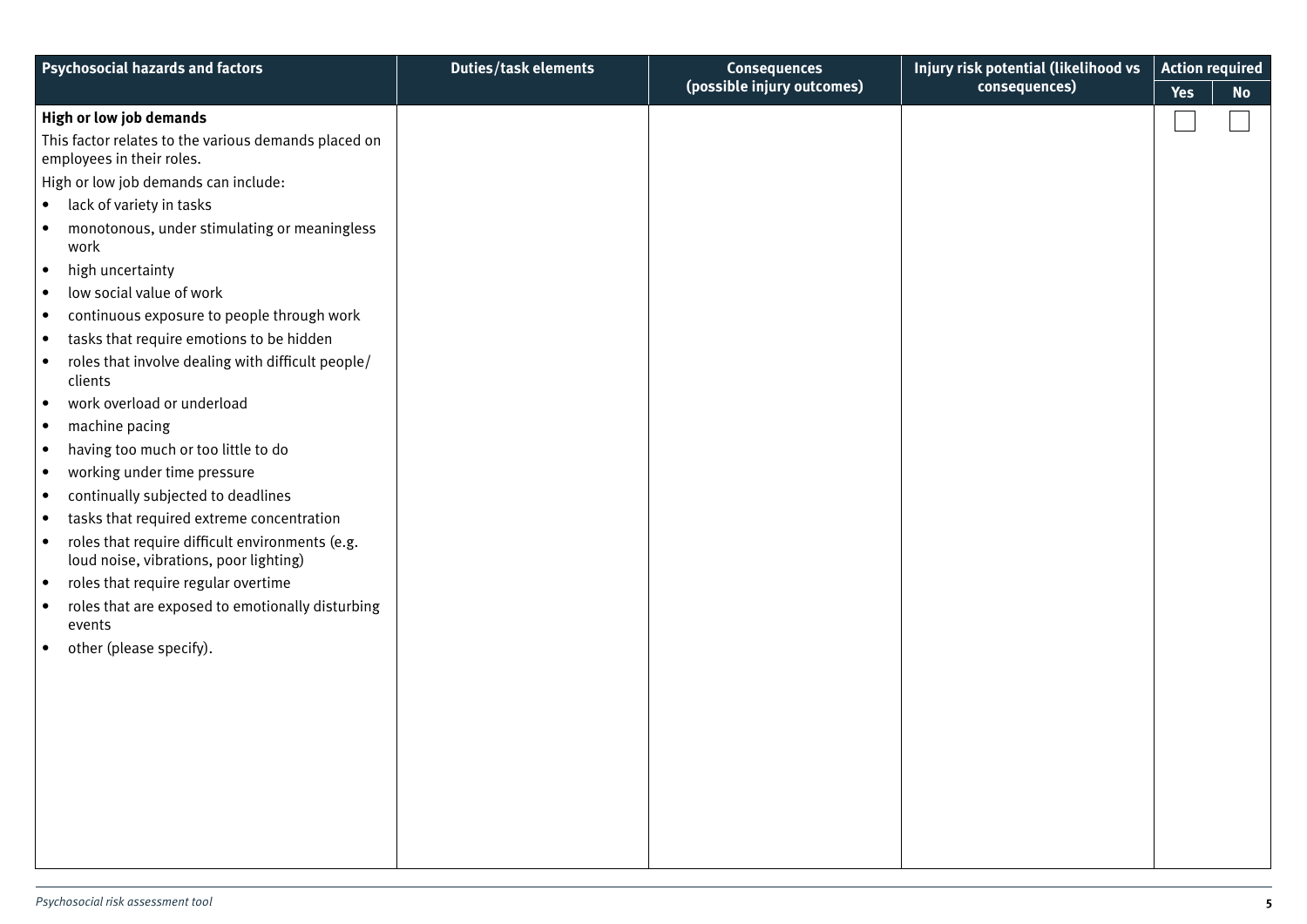| <b>Psychosocial hazards and factors</b>                                                                            | <b>Duties/task elements</b> | <b>Consequences</b>        | Injury risk potential (likelihood vs | <b>Action required</b> |           |
|--------------------------------------------------------------------------------------------------------------------|-----------------------------|----------------------------|--------------------------------------|------------------------|-----------|
|                                                                                                                    |                             | (possible injury outcomes) | consequences)                        | <b>Yes</b>             | <b>No</b> |
| Poor support                                                                                                       |                             |                            |                                      |                        |           |
| This factor relates to the practical assistance and<br>emotional support that team members or managers<br>provide. |                             |                            |                                      |                        |           |
| Poor support can include:                                                                                          |                             |                            |                                      |                        |           |
| inadequate or absent supervision<br>$\bullet$                                                                      |                             |                            |                                      |                        |           |
| low levels of support for problem solving and<br>$\bullet$<br>personal development                                 |                             |                            |                                      |                        |           |
| inconsiderate or unsupportive supervision<br>$\bullet$                                                             |                             |                            |                                      |                        |           |
| social or physical isolation<br>$\bullet$                                                                          |                             |                            |                                      |                        |           |
| poor relationship with co-workers<br>$\bullet$                                                                     |                             |                            |                                      |                        |           |
| poor relationships with supervisors/managers<br>$\bullet$                                                          |                             |                            |                                      |                        |           |
| interpersonal conflict<br>$\bullet$                                                                                |                             |                            |                                      |                        |           |
| lack of social support<br>$\bullet$                                                                                |                             |                            |                                      |                        |           |
| isolated or solitary work<br>$\bullet$                                                                             |                             |                            |                                      |                        |           |
| other (please specify).                                                                                            |                             |                            |                                      |                        |           |
| Low role clarity                                                                                                   |                             |                            |                                      |                        |           |
| This factor relates to the degree of certainty with<br>regard to role requirements and responsibilities.           |                             |                            |                                      |                        |           |
| Low role clarity can include:                                                                                      |                             |                            |                                      |                        |           |
| unclear work role<br>$\bullet$                                                                                     |                             |                            |                                      |                        |           |
| conflicting roles within the same job<br>$\bullet$                                                                 |                             |                            |                                      |                        |           |
| lack of definition of or agreement on<br>$\bullet$<br>organisational objectives and structure                      |                             |                            |                                      |                        |           |
| other (please specify).<br>$\bullet$                                                                               |                             |                            |                                      |                        |           |
|                                                                                                                    |                             |                            |                                      |                        |           |
|                                                                                                                    |                             |                            |                                      |                        |           |
|                                                                                                                    |                             |                            |                                      |                        |           |
|                                                                                                                    |                             |                            |                                      |                        |           |
|                                                                                                                    |                             |                            |                                      |                        |           |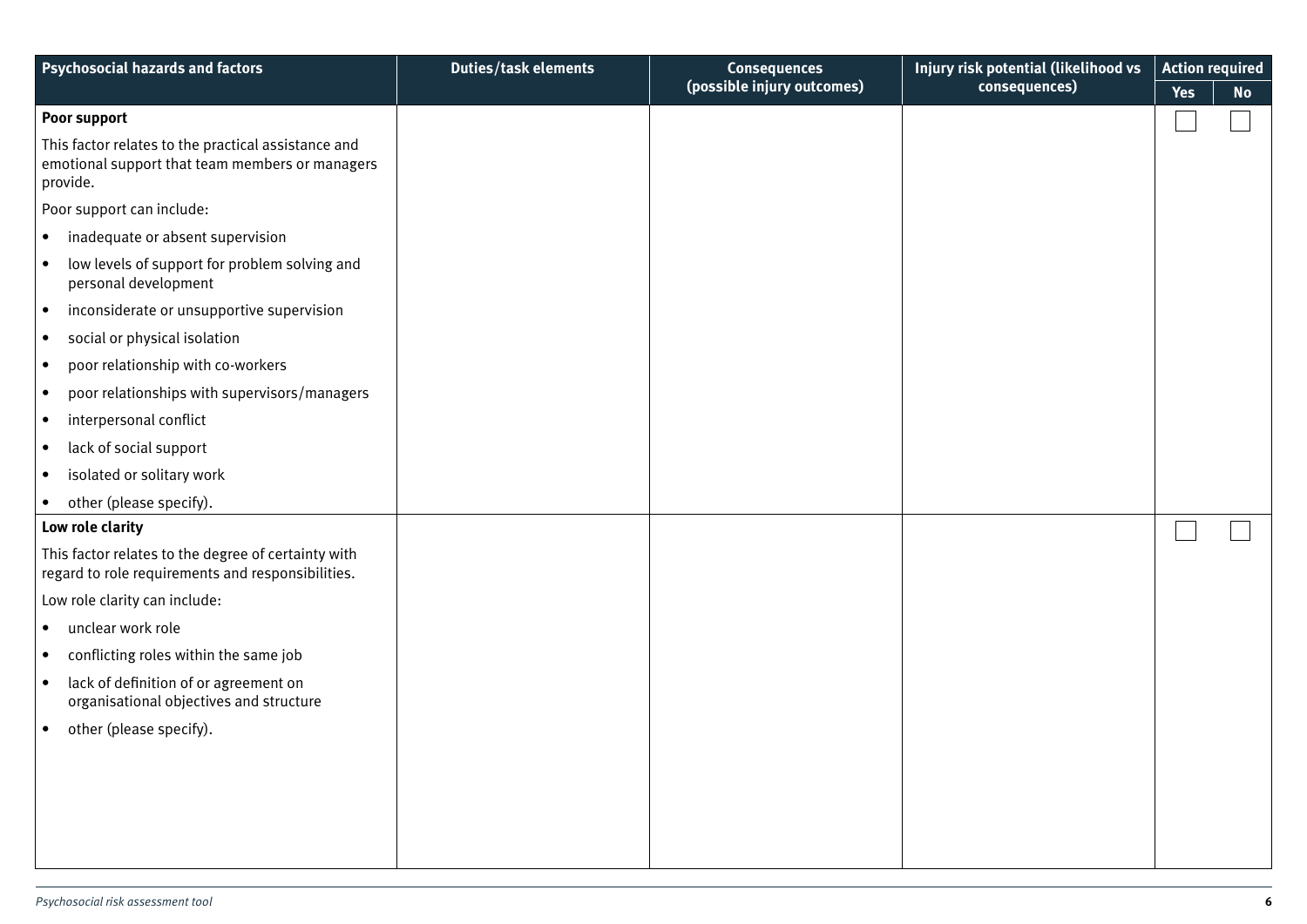| <b>Psychosocial hazards and factors</b>                                                                     | <b>Duties/task elements</b> | <b>Consequences</b><br>(possible injury outcomes) | Injury risk potential (likelihood vs<br>consequences) | <b>Action required</b><br><b>Yes</b> | <b>No</b> |
|-------------------------------------------------------------------------------------------------------------|-----------------------------|---------------------------------------------------|-------------------------------------------------------|--------------------------------------|-----------|
| Poor workplace relationships                                                                                |                             |                                                   |                                                       |                                      |           |
| This factor relates to the quality of relationships and/<br>or degree of conflict among workers or teams.   |                             |                                                   |                                                       |                                      |           |
| Poor workplace relationships can include:                                                                   |                             |                                                   |                                                       |                                      |           |
| social or physical isolation<br>$\bullet$                                                                   |                             |                                                   |                                                       |                                      |           |
| poor relationships with co-workers<br>$\bullet$                                                             |                             |                                                   |                                                       |                                      |           |
| poor relationships with superiors<br>$\bullet$                                                              |                             |                                                   |                                                       |                                      |           |
| interpersonal conflict<br>$\bullet$                                                                         |                             |                                                   |                                                       |                                      |           |
| lack of social support<br>$\bullet$                                                                         |                             |                                                   |                                                       |                                      |           |
| bullying, harassment and violence<br>$\bullet$                                                              |                             |                                                   |                                                       |                                      |           |
| isolated or solitary work<br>$\bullet$                                                                      |                             |                                                   |                                                       |                                      |           |
| lack of agreed procedures or knowledge of<br>procedure for dealing with workplace problems<br>or complaints |                             |                                                   |                                                       |                                      |           |
| poor trust among employees and towards<br>$\bullet$<br>management                                           |                             |                                                   |                                                       |                                      |           |
| other (please specify).                                                                                     |                             |                                                   |                                                       |                                      |           |
| Poor organisational change management                                                                       |                             |                                                   |                                                       |                                      |           |
| This factor relates to how organisational change is<br>managed.                                             |                             |                                                   |                                                       |                                      |           |
| Poor organisational change management can<br>include:                                                       |                             |                                                   |                                                       |                                      |           |
| management of organisational change is not<br>done or not done well                                         |                             |                                                   |                                                       |                                      |           |
| lack of communication within the workplace                                                                  |                             |                                                   |                                                       |                                      |           |
| rigidity of work practices                                                                                  |                             |                                                   |                                                       |                                      |           |
| job insecurity<br>$\bullet$                                                                                 |                             |                                                   |                                                       |                                      |           |
| career uncertainty<br>$\bullet$                                                                             |                             |                                                   |                                                       |                                      |           |
| stagnation<br>$\bullet$                                                                                     |                             |                                                   |                                                       |                                      |           |
| other (please specify).<br>٠                                                                                |                             |                                                   |                                                       |                                      |           |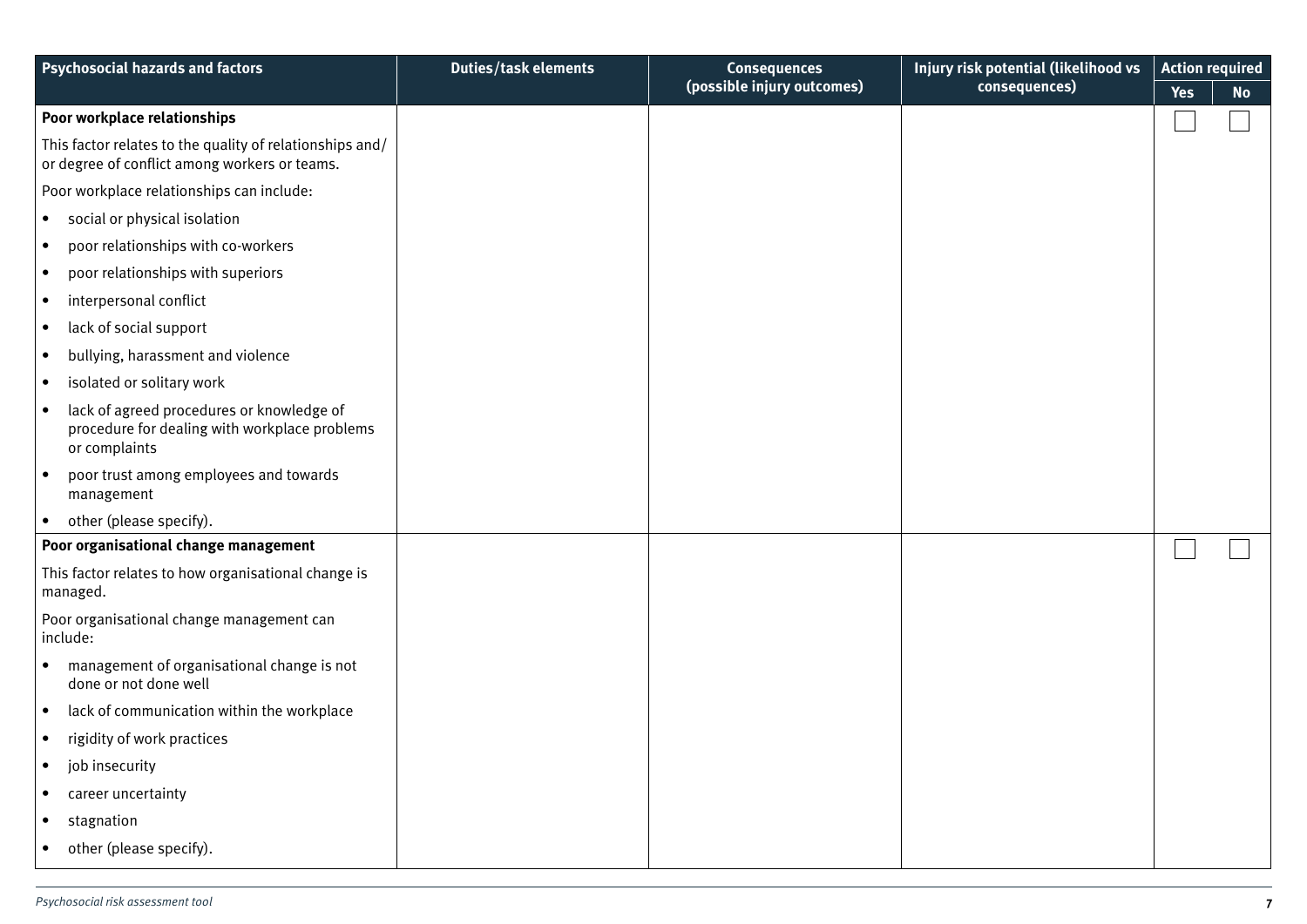| <b>Psychosocial hazards and factors</b>                                              | <b>Duties/task elements</b> | <b>Consequences</b><br>(possible injury outcomes) | Injury risk potential (likelihood vs | <b>Action required</b> |           |
|--------------------------------------------------------------------------------------|-----------------------------|---------------------------------------------------|--------------------------------------|------------------------|-----------|
|                                                                                      |                             |                                                   | consequences)                        | <b>Yes</b>             | <b>No</b> |
| Low rewards and recognition                                                          |                             |                                                   |                                      |                        |           |
| This factor relates to the acknowledgement provided<br>to workers.                   |                             |                                                   |                                      |                        |           |
| Low reward and recognition can include:                                              |                             |                                                   |                                      |                        |           |
| absence of mechanisms for feedback and/or goal<br>$\bullet$<br>setting               |                             |                                                   |                                      |                        |           |
| feedback or acknowledgement that is not<br>$\bullet$<br>meaningful                   |                             |                                                   |                                      |                        |           |
| inequitable reward and recognition practices<br>$\bullet$                            |                             |                                                   |                                      |                        |           |
| other (please specify).<br>$\bullet$                                                 |                             |                                                   |                                      |                        |           |
|                                                                                      |                             |                                                   |                                      |                        |           |
|                                                                                      |                             |                                                   |                                      |                        |           |
|                                                                                      |                             |                                                   |                                      |                        |           |
|                                                                                      |                             |                                                   |                                      |                        |           |
|                                                                                      |                             |                                                   |                                      |                        |           |
| Poor organisational justice                                                          |                             |                                                   |                                      |                        |           |
| This factor relates to the perceptions of fairness at<br>work.                       |                             |                                                   |                                      |                        |           |
| Poor organisational justice can include:                                             |                             |                                                   |                                      |                        |           |
| bias of work procedures<br>$\bullet$                                                 |                             |                                                   |                                      |                        |           |
| inconsistency of applied procedures<br>$\bullet$                                     |                             |                                                   |                                      |                        |           |
| lack of respect given to employees during the<br>$\bullet$<br>process                |                             |                                                   |                                      |                        |           |
| unclear or unfair processes for performance<br>$\bullet$<br>appraisal and management |                             |                                                   |                                      |                        |           |
| • other (please specify).                                                            |                             |                                                   |                                      |                        |           |
|                                                                                      |                             |                                                   |                                      |                        |           |
|                                                                                      |                             |                                                   |                                      |                        |           |
|                                                                                      |                             |                                                   |                                      |                        |           |
|                                                                                      |                             |                                                   |                                      |                        |           |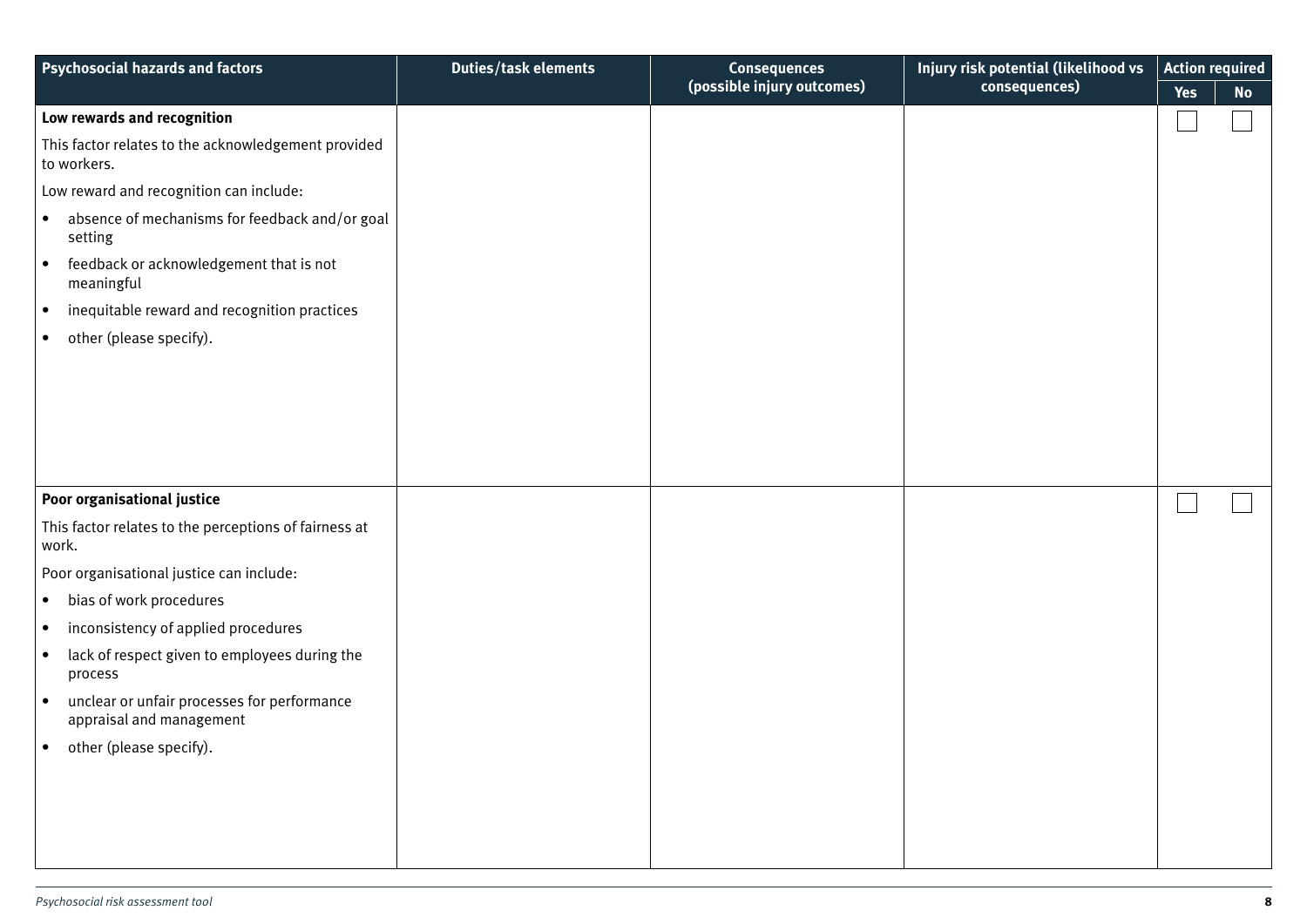| <b>Psychosocial hazards and factors</b>                                                                                                                                                                                                   | <b>Duties/task elements</b> | <b>Consequences</b><br>(possible injury outcomes) | Injury risk potential (likelihood vs<br>consequences) | <b>Action required</b><br><b>Yes</b> | <b>No</b> |
|-------------------------------------------------------------------------------------------------------------------------------------------------------------------------------------------------------------------------------------------|-----------------------------|---------------------------------------------------|-------------------------------------------------------|--------------------------------------|-----------|
| <b>Remote and isolated work</b>                                                                                                                                                                                                           |                             |                                                   |                                                       |                                      |           |
| This factor relates to work that is isolated from the<br>assistance of others because of the location, time<br>or nature of the work being done. Assistance from<br>others includes rescue, medical assistance and<br>emergency services. |                             |                                                   |                                                       |                                      |           |
| Remote and isolated work roles can include:                                                                                                                                                                                               |                             |                                                   |                                                       |                                      |           |
| all-night convenience store and service station<br>$\bullet$<br>attendants                                                                                                                                                                |                             |                                                   |                                                       |                                      |           |
| sales representatives, including real estate<br>$\bullet$<br>agents                                                                                                                                                                       |                             |                                                   |                                                       |                                      |           |
| long distance freight transport drivers<br>$\bullet$                                                                                                                                                                                      |                             |                                                   |                                                       |                                      |           |
| scientists, park rangers and others carrying out<br>$\bullet$<br>field work alone                                                                                                                                                         |                             |                                                   |                                                       |                                      |           |
| health and community workers working in<br>$\bullet$<br>isolation with members of the public.                                                                                                                                             |                             |                                                   |                                                       |                                      |           |
| Remote and isolated work roles should consider:                                                                                                                                                                                           |                             |                                                   |                                                       |                                      |           |
| access to communication devices<br>$\bullet$                                                                                                                                                                                              |                             |                                                   |                                                       |                                      |           |
| frequency of contact with other workers or<br>$\bullet$<br>supervisors                                                                                                                                                                    |                             |                                                   |                                                       |                                      |           |
| length of time away from others<br>$\bullet$                                                                                                                                                                                              |                             |                                                   |                                                       |                                      |           |
| difficulty of immediate rescue or attendance of<br>$\bullet$<br>emergency services                                                                                                                                                        |                             |                                                   |                                                       |                                      |           |
| whether high risk activities are involved<br>$\bullet$                                                                                                                                                                                    |                             |                                                   |                                                       |                                      |           |
| likelihood of animal attack                                                                                                                                                                                                               |                             |                                                   |                                                       |                                      |           |
| likelihood of violence or aggression from<br>customers or clients.                                                                                                                                                                        |                             |                                                   |                                                       |                                      |           |
|                                                                                                                                                                                                                                           |                             |                                                   |                                                       |                                      |           |
|                                                                                                                                                                                                                                           |                             |                                                   |                                                       |                                      |           |
|                                                                                                                                                                                                                                           |                             |                                                   |                                                       |                                      |           |
|                                                                                                                                                                                                                                           |                             |                                                   |                                                       |                                      |           |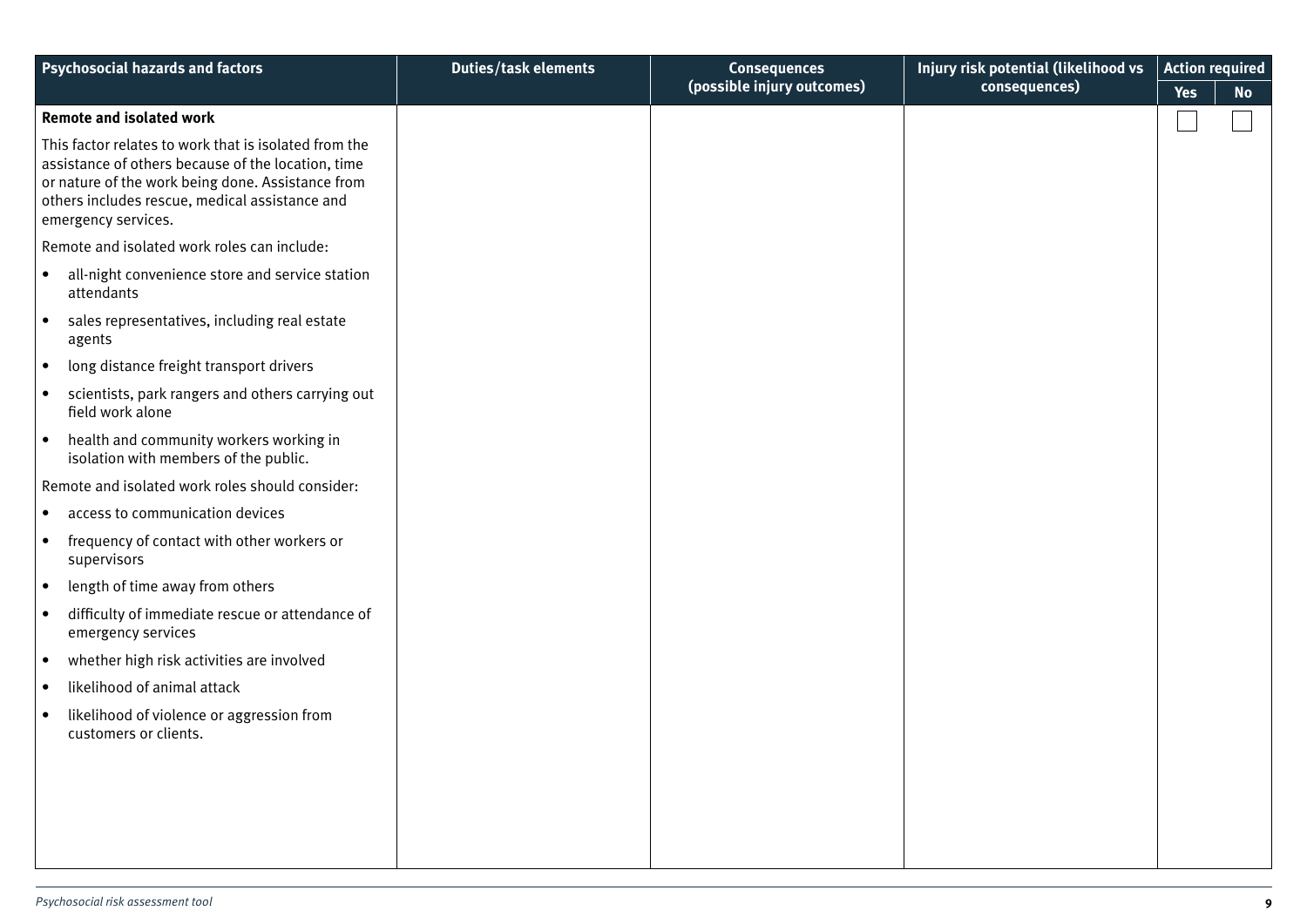| <b>Psychosocial hazards and factors</b>                                                                                                                                                         | <b>Duties/task elements</b> | <b>Consequences</b>        | Injury risk potential (likelihood vs | <b>Action required</b> |           |
|-------------------------------------------------------------------------------------------------------------------------------------------------------------------------------------------------|-----------------------------|----------------------------|--------------------------------------|------------------------|-----------|
|                                                                                                                                                                                                 |                             | (possible injury outcomes) | consequences)                        | <b>Yes</b>             | <b>No</b> |
| <b>Violent events</b>                                                                                                                                                                           |                             |                            |                                      |                        |           |
| This factor relates to workplace incidents that involve<br>exposure to abuse, the threat of, or actual harm that<br>causes fear and distress and can lead to stress and/<br>or physical injury. |                             |                            |                                      |                        |           |
| Violent or traumatic events can include:                                                                                                                                                        |                             |                            |                                      |                        |           |
| robbery<br>$\bullet$                                                                                                                                                                            |                             |                            |                                      |                        |           |
| $\bullet$<br>assault                                                                                                                                                                            |                             |                            |                                      |                        |           |
| being bitten, spat at, scratched or kicked<br>$\bullet$                                                                                                                                         |                             |                            |                                      |                        |           |
| being threatened with a weapon.<br>$\bullet$                                                                                                                                                    |                             |                            |                                      |                        |           |
|                                                                                                                                                                                                 |                             |                            |                                      |                        |           |
|                                                                                                                                                                                                 |                             |                            |                                      |                        |           |
|                                                                                                                                                                                                 |                             |                            |                                      |                        |           |
|                                                                                                                                                                                                 |                             |                            |                                      |                        |           |
|                                                                                                                                                                                                 |                             |                            |                                      |                        |           |
| <b>Traumatic events</b>                                                                                                                                                                         |                             |                            |                                      |                        |           |
| This factor refers to any workplace events that may<br>be perceived as traumatic or distressing. Examples<br>include:                                                                           |                             |                            |                                      |                        |           |
| exposure to a fatality or serious injury<br>$\bullet$                                                                                                                                           |                             |                            |                                      |                        |           |
| exposure to a medical situation that is<br>$\bullet$<br>distressing                                                                                                                             |                             |                            |                                      |                        |           |
| exposure to a violent incident.<br>$\bullet$                                                                                                                                                    |                             |                            |                                      |                        |           |
|                                                                                                                                                                                                 |                             |                            |                                      |                        |           |
|                                                                                                                                                                                                 |                             |                            |                                      |                        |           |
|                                                                                                                                                                                                 |                             |                            |                                      |                        |           |
|                                                                                                                                                                                                 |                             |                            |                                      |                        |           |
|                                                                                                                                                                                                 |                             |                            |                                      |                        |           |
|                                                                                                                                                                                                 |                             |                            |                                      |                        |           |
|                                                                                                                                                                                                 |                             |                            |                                      |                        |           |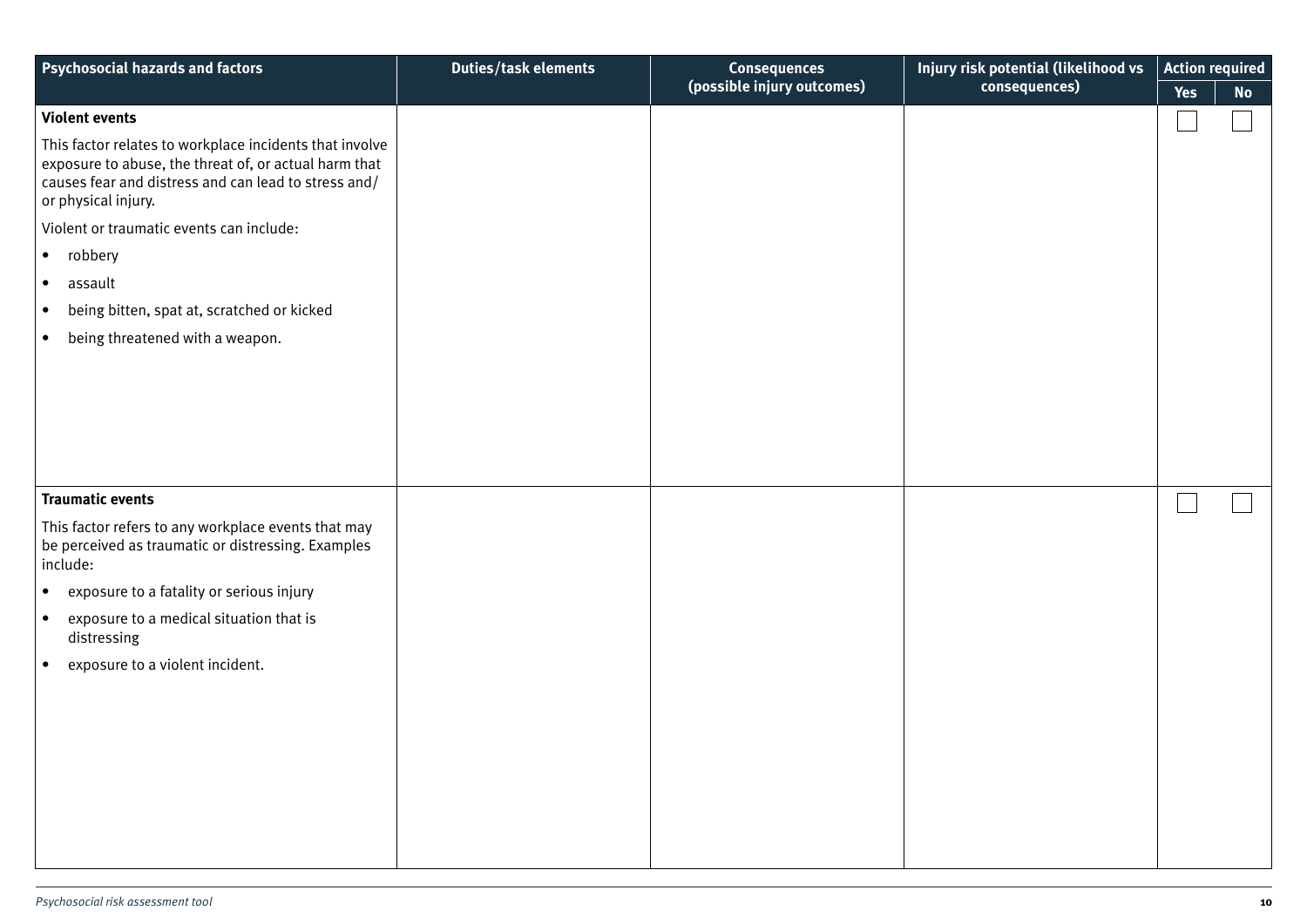#### **Step 3: Control risks**

#### **Risk management plan**

If you identified any risk that required follow up during step two, you should identify and implement risk controls. Adapt and use this risk management plan template and use the risk controls provided in the toolkit as a guide to help you.

| Priority                | Risk factors to be<br>addressed | Cause | Existing control(s) | Additional controls to<br>be implemented | Person responsible | <b>Review date</b> | Sign off on completion |
|-------------------------|---------------------------------|-------|---------------------|------------------------------------------|--------------------|--------------------|------------------------|
| $\vert$ 1               |                                 |       |                     |                                          |                    |                    |                        |
|                         |                                 |       |                     |                                          |                    |                    |                        |
|                         |                                 |       |                     |                                          |                    |                    |                        |
| $\overline{\mathbf{2}}$ |                                 |       |                     |                                          |                    |                    |                        |
|                         |                                 |       |                     |                                          |                    |                    |                        |
|                         |                                 |       |                     |                                          |                    |                    |                        |
| $\vert$ 3               |                                 |       |                     |                                          |                    |                    |                        |
|                         |                                 |       |                     |                                          |                    |                    |                        |
|                         |                                 |       |                     |                                          |                    |                    |                        |
| 4                       |                                 |       |                     |                                          |                    |                    |                        |
|                         |                                 |       |                     |                                          |                    |                    |                        |
|                         |                                 |       |                     |                                          |                    |                    |                        |
| $\overline{\mathbf{5}}$ |                                 |       |                     |                                          |                    |                    |                        |
|                         |                                 |       |                     |                                          |                    |                    |                        |
|                         |                                 |       |                     |                                          |                    |                    |                        |
| $6\phantom{1}6$         |                                 |       |                     |                                          |                    |                    |                        |
|                         |                                 |       |                     |                                          |                    |                    |                        |
|                         |                                 |       |                     |                                          |                    |                    |                        |